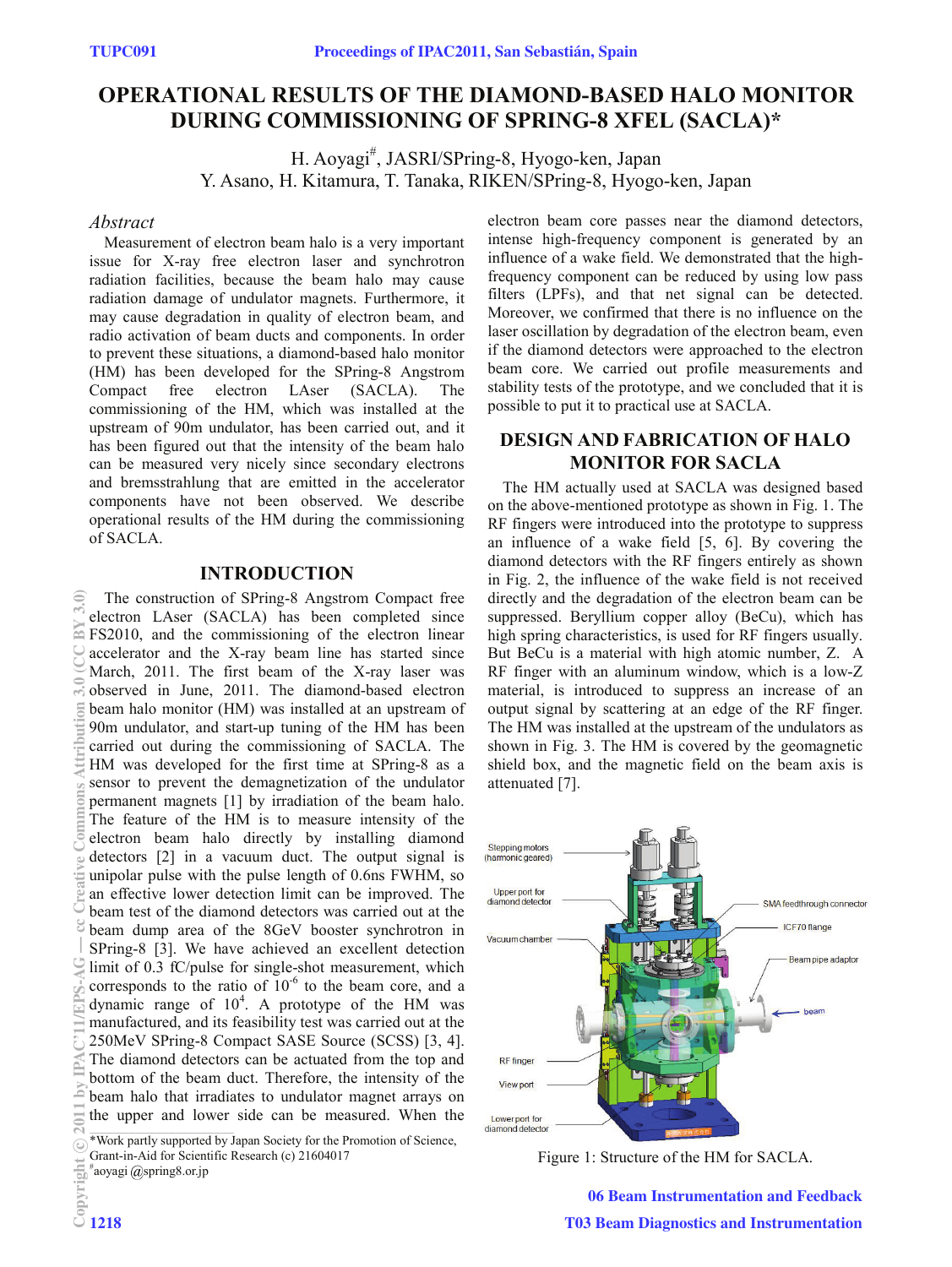

Figure 2: Photograph of diamond detectors and RF fingers with aluminum windows. Thickness aluminum windows is 0.1mm.

## **OPERATIONAL RESULTS AT SACLA**

In order that the halo monitor is continually used at SACLA, the degradation of the electron beam must be avoided, even when the diamond detectors covered with the RF fingers approach the beam axis. Figure 4 shows the behaviour of the laser power when the distance from the edges of the RF fingers to the beam axis were changed. The laser power did not receive a significant change even when the minimum gap of the RF fingers in this measurement was 0.4mm, where the vertical position of the upper (lower) finger edge  $V_U$  ( $V_L$ ) was at +0.3mm (-0.1mm). We conclude that this is an effect of reducing the wake field by the RF fingers.

The RF fingers with aluminum windows were adopted for the halo monitor used at SACLA. When the edges of the RF fingers are irradiated by the beam core, scattering radiation is generated resulting in increase of the output



Figure 3: Installation of the HM that is covered with the geomagnetic shield box.

signal of the diamond detectors. In order to evaluate this influence, we observed the output signal of the diamond detectors when the one side of the upper and lower diamond detectors was expanded from 0.4mm in the gap between the upper and lower RF fingers (Fig. 5). L1 and L2 (U1 andU2) indicate that only the lower (upper) finger was moved. The output signal of the upper (lower) detector was also changed at L1 and L2 (U1 and U2). This result suggests that the core of the beam was scattered at the edge of the RF finger.

Figure 6 shows the output signal of the diamond detectors when the distance between the RF fingers was changed. A horizontal axis is a vertical position of the edges of the RF fingers. The output signals of diamond detectors increase because of scattering when the edge of the RF finger is near the beam core. However, the output - cc Creative Commons Attribution 3. signal decreases below the detection limit when the



© 2011 by IPAC'11/EPS-AG Figure 4: Trend graph of laser power (left axis). A right axis is a vertical position of edges of RF fingers  $\bar{f}$  w.kpi  $\bar{f}$  w.kpi measurement. The minimum gap is 0.4 mm around 12:42.

06 Beam Instrumentation and Feedback